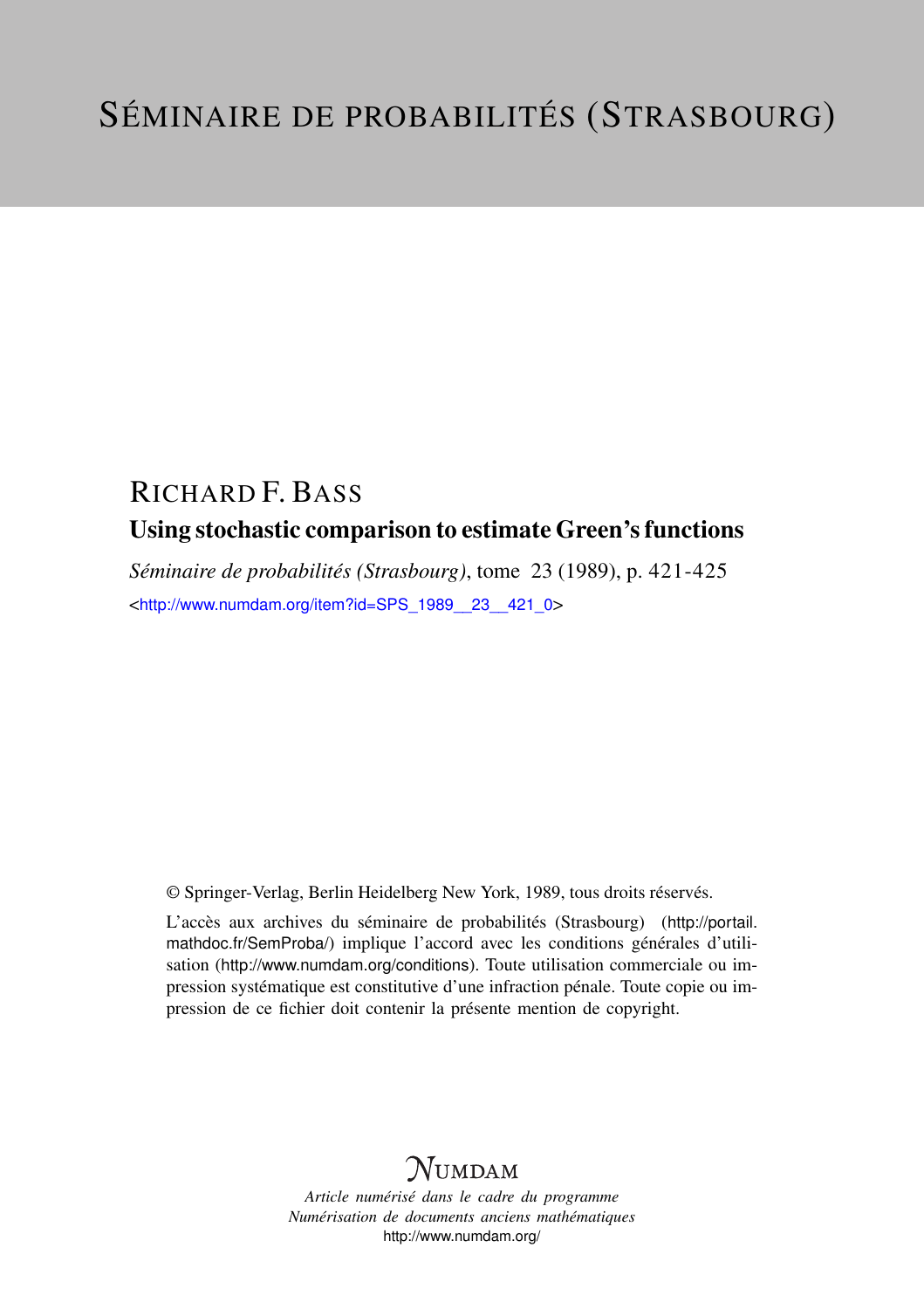## Using Stochastic Comparison to Estimate Green's Functions

Richard F. Bass Department of Mathematics, University of Washington Seattle, WA 98195 U.S.A.

1. Introduction Let L be the second order elliptic operator on  $\mathbb{R}^d$  defined by

$$
Lf(x) = \frac{1}{2} \sum_{i,j=1}^{d} a_{ij}(x) \frac{\partial^2 f}{\partial x_i \partial x_j}(x).
$$

The purpose of this note is to illustrate a technique by which very good estimates for the Green's function for  $L$  can be obtained using elementary stochastic calculus, in particular, comparison theorems. This technique could be applied to many other situations as well.

Suppose the  $a_{ij}$  are bounded, uniformly strictly elliptic, and Dini continuous. That is, there exists  $\lambda$  independent of x such that

$$
\lambda \sum_{i=1}^d y_i^2 \leq \sum_{i,j=1}^d y_i y_j a_{ij}(x) \quad \text{if } (y_1,\ldots,y_d) \in \mathbb{R}^d
$$

and

$$
\int_{0+}\frac{\omega(r)}{r}dr<\infty,
$$

where  $\omega(r) = \sup_{i,j,|x-y| \le r} |a_{ij}(x)-a_{ij}(y)|$ . Let  $(P^x, X_t)$  be the strong Markov process corresponding to  $L$  ([5]), let  $D$  be a bounded domain, and define the Green's function for  $L$  to be a function  $g_D(x, y)$  such that

$$
E^x \int_0^{\tau_D} f(X_s) ds = \int_D f(y) g_D(x, y) dy
$$

for all  $f$  bounded, where

$$
\tau_D=\inf\{t:X_t\notin D\}.
$$

Our theorem is

**Theorem 1.1.** Suppose the  $a_{ij}$  satisfy the conditions above. Suppose  $d \geq 3$  and  $\delta > 0$ . Then these exist constants  $c_1, c_2$  (depending on  $\delta$ ) and a version of  $g_D(x, y)$  such that

$$
c_1|x-y|^{2-d} \le g_D(x,y) \le c_2|x-y|^{2-d}
$$

whenever  $|x - y| < \delta$  and dist  $(x, \partial D)$ , dist  $(y, \partial D) > 2\delta$ .

By a slight refinement of our proof, one can show

$$
g_D(x, y) \sim c|x-y|^{2-d}
$$
 as  $|x-y| \to 0$ .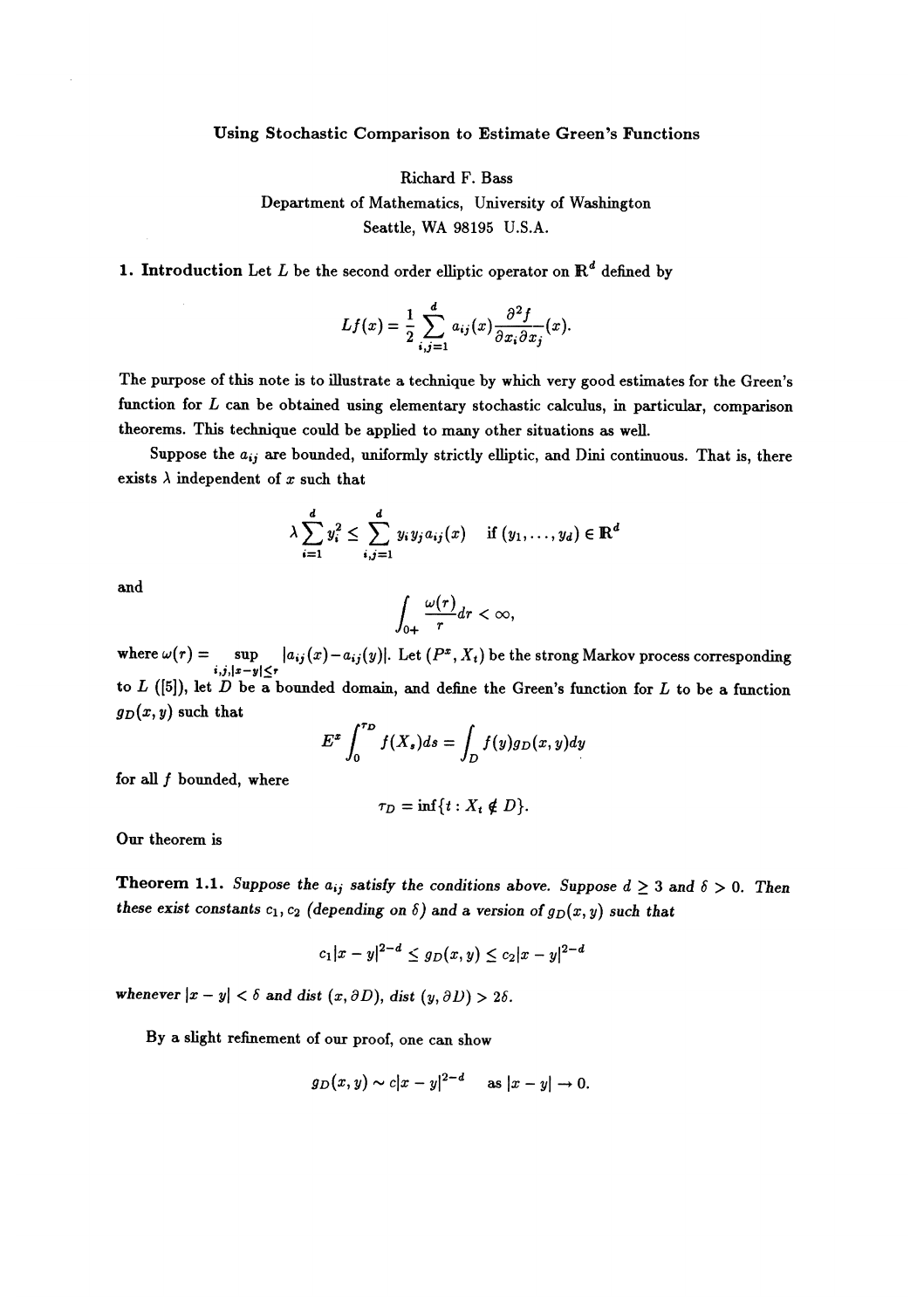Both the statement and proof of Theorem 1.1 go through for  $d = 2$  provided  $|x - y|^{2-d}$  is replaced by  $-\log |x - y|$ .

Theorem 1.1 was first proved (in a partial differential equations formulation) by Gilbarg and Serrin [2] as a consequence of some results of theirs about extended maximum principles. The extended maximum principles of [2] can also be obtained as consequences of Theorem 1.1. Gilbarg and Serrin also gave some examples to show that the estimates of Theorem 1.1 need not hold if the assumption of Dini continuity is removed.

Some notation: if  $Y$  is any continuous one dimensional process, let

$$
T_{Y,a}=\inf\{t:Y_t=a\},\
$$

and  $T_{Y,a,b} = T_{Y,a} \wedge T_{Y,b}$ . The letter c, with or without subscripts, denotes constants whose value may change from line to line.

2. Some facts about one dimensional diffusions. We prove some simple facts about certain one dimensional diffusions. These could also be obtained as consequences of more general results about diffusions [4].

**Lemma 2.1.** Suppose  $R > 0$ ,  $r < R/2$ , and  $Y_t$  solves

$$
dY_t = dW_t + \frac{d-1-\beta(Y_t)}{2Y_t}dt, \quad Y_0 = r
$$

where  $W_t$  is one dimensional Brownian motion,  $\beta$  is bounded, nonnegative, and  $\int_0^1 y^{-1}\beta(y)dy < \infty$ . Then

 $\mathcal{L}$ if  $\varepsilon < r/2, \, E^{\tau}$  .

Proof. Define a function s by

$$
s(x)=\int_x^1 y^{1-d}\exp(-\int_y^1 z^{-1}\beta(z)dz)dy.
$$

(This is the scale function.) Note that  $s'(x) < 0$ , hence s is decreasing,

(2.1) 
$$
c_1 x^{1-d} \le |s'(x)| \le c_2 x^{1-d} \quad \text{for } x < R/2,
$$

(2.2) 
$$
c_3 x^{2-d} \le s(x) \le c_4 x^{2-d} \quad \text{for } x < R/2,
$$

and

(2.3) 
$$
\frac{1}{2}s''(x) + \frac{d-1-\beta(x)}{2x}s'(x) = 0.
$$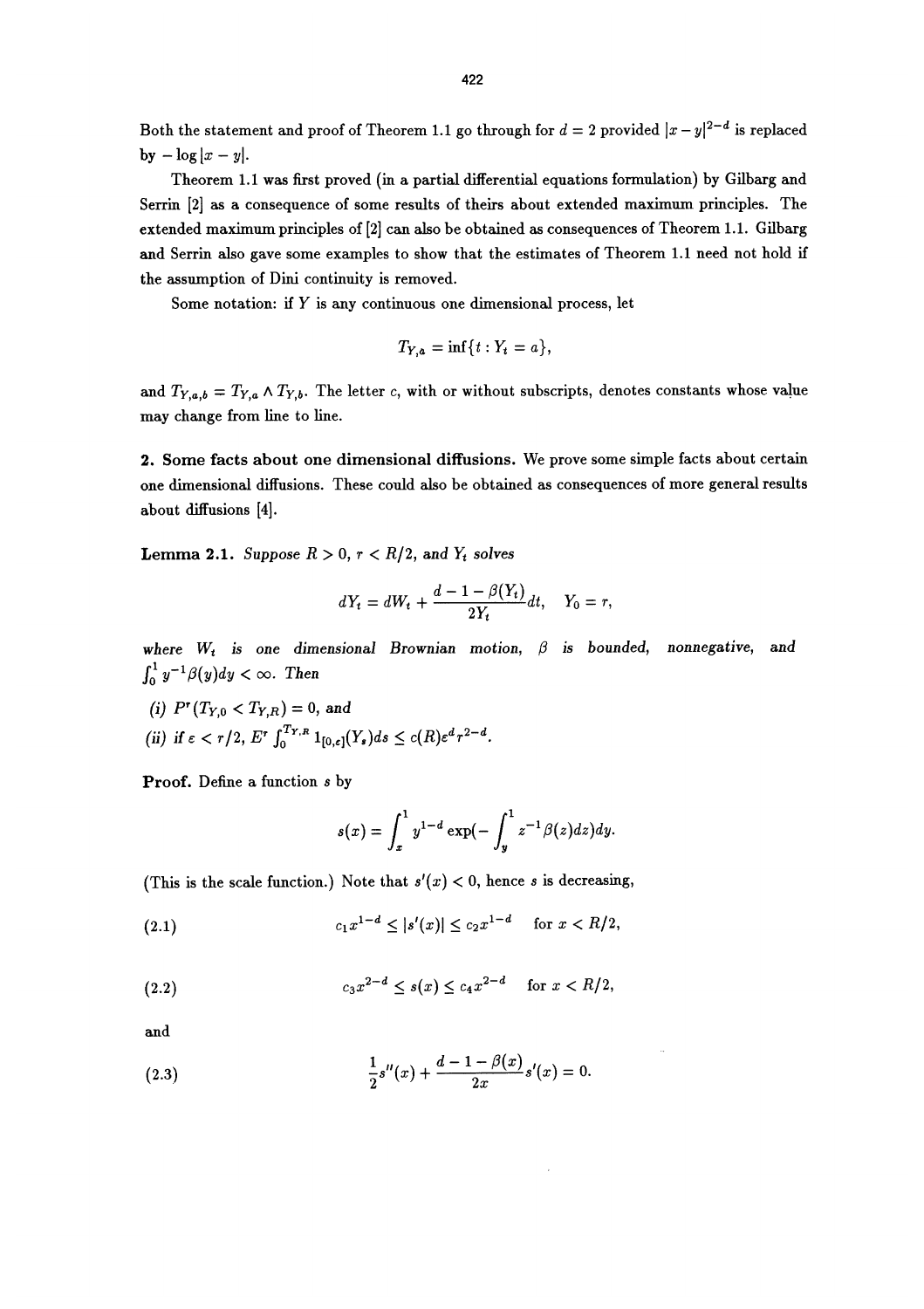Let  $Z_t = s(Y_t)$ . By Ito's lemma,  $Z_t$  solves

(2.4) 
$$
dZ_t = \sigma(Z_t)d\widetilde{W}_t, \quad Z_0 = s(r),
$$

for  $t < T_{Y,0}$ , where  $\widetilde{W}_t$  is a Brownian motion and  $\sigma(y) = s'(s^{-1}(y)).$ 

Now  $Z_t$  is a continuous martingale, hence a time change of Brownian motion, and so if  $a < r < R$ ,

$$
P^{y}(T_{Y,a} < \infty, T_{Y,a} < T_{Y,R}) = P^{s(y)}(T_{Z,s(a)} < \infty, T_{Z,s(a)} < T_{Z,s(R)}) \leq \frac{s(y) - s(R)}{s(a) - s(R)}
$$

Letting  $a \to 0$  and observing  $s(a) \to \infty$  by (2.2) gives (i).

If  $W_t$  is a Brownian motion, then it is well-known ([1], page 363) that if  $a \le x \le b$ ,

$$
E^x \int_0^{Tw_{,a,b}} f(W_t) dt = \int f(y) G_{a,b}(x,y) dy,
$$

where  $G_{a,b}(x,y) = \begin{cases} \frac{1}{2(y-a)(b-x)/(b-a)}, & x \ge y \end{cases}$  if  $a \le x \le y \le b, 0$  otherwise.

If  $B_t = \int_0^t \sigma^2(Z_s)ds$  and  $A_t = B_t^{-1}$ , then  $Z_{A_t}$  is a continuous martingale with quadratic variation t, hence  $Z_{A_t}$  is a Brownian motion. Therefore

$$
E^x \int_0^{T_{Z,a,b}} h(Z_t) dt = E^x \int_0^{T_{W,a,b}} h \sigma^{-2}(W_t) dt = \int G_{a,b}(x,y) (h \sigma^{-2})(y) dy.
$$

And then

$$
E^x \int_0^{T_{Y,\bullet,\bullet}} h(Y_t) dt = E^{s(x)} \int_0^{T_{Z,\bullet(\bullet),\bullet(\bullet)}} h \circ s^{-1}(Z_t) dt
$$
  
= 
$$
\int G_{s(b),s(a)}(s(x),y)(h\sigma^{-2}) \circ s^{-1}(y) dy
$$
  
= 
$$
\int G_{s(b),s(a)}(s(x),s(y)) \frac{h(y)}{s'(y)} dy,
$$

the last equality following by a change of variables and the definition of  $\sigma$ .

As  $a \to 0$ ,  $s(a) \to \infty$ , and

$$
G_{s(b),s(a)}(s(x),s(y)) \rightarrow \begin{cases} 2(s(x)-s(b)) & s(y) \geq s(x) \text{ or } y \leq x \\ 2(s(y)-s(b)) & s(y) \leq s(x) \text{ or } y \geq x \end{cases}
$$

boundedly and pointwise.

Therefore

$$
E^x \int_0^{T_{Y,0,R}} 1_{[0,\varepsilon]}(Y_t) dt = \int_0^{\varepsilon} \frac{2(s(\tau)-s(R))}{s'(y)} dy \leq c s(\tau) \varepsilon^d,
$$

which proves (ii).  $\square$ 

The same proof shows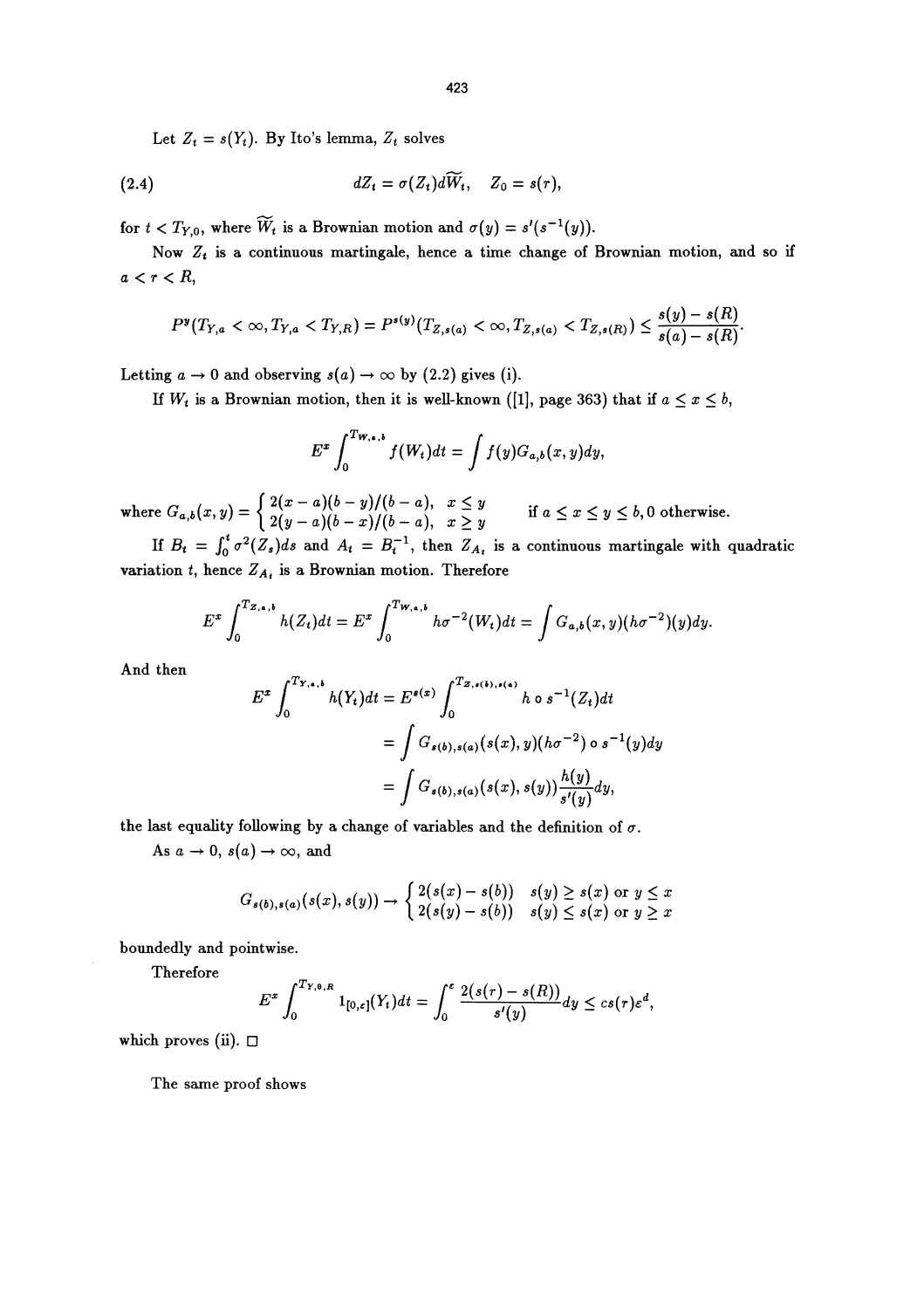Corollary 2.2. If " $\beta$  nonnegative" is replaced by " $\beta$  nonpositive" and " $\leq$ " in (ii) is replaced by ">", then Lemma 2.1 still holds.

3. Proof of Theorem 1.1 By a change of coordinates, suppose  $y = 0 \in D$  and  $a(0)$  is the identity matrix. If  $q(x) > 0$  and  $\tilde{L}$  is defined by  $\tilde{L} f(x) = q(x)Lf(x)$ , it is well-known ([5]) that the Green's function for  $\tilde{L}$  is  $\tilde{g}_D(x,y) = g_D(x,y)/q(y)$ . So using the strict ellipticity of  $a(x)$ , we may assume without loss of generality that  $x^* a(x)x/|x|^2 \equiv 1$ , where  $*$  denotes transpose.

Pick  $\sigma$  so that  $\sigma \sigma^*(x) = a(x)$ , and let  $X_t$  be a solution to

(3.1) 
$$
dX_t = \sigma(X_t)d\widehat{W}_t, \quad X_0 = x,
$$

where  $\widehat{W}$  is some d dimensional Brownian motion.

Let  $r = |x|, R = 2 \text{ diam}(D), V_t = |X_t|$ . Then by Ito's lemma,  $V_t$  solves

(3.2) 
$$
dV_t = V_t^{-1} X_t^* \sigma(X_t) d\widehat{W}_t + (\text{trace } (a(X_t)) - 1)/(2V_t) dt, \quad V_0 = r,
$$

for  $t < T_{V,0}$ . Since  $x^* a(x)x/|x|^2 = 1$ , the martingale part of  $V_t$  has quadratic variation t, hence is a Brownian motion  $W_t$ .

Let  $\beta$  be a function that is Lipschitz on compact subintervals of  $(0, \infty)$ , bounded, and satisfies

$$
\beta(u) \ge \sup_{|z|=u} |\,\, \text{trace } a(z) - d| + 2(\log u)^{-2}, \, u \le R,
$$

and  $\int_0^1 u^{-1}\beta(u)du < \infty$ , (This is possible by the Dini continuity of a.) Let  $Y_t$  be the solution to

$$
dY_t = dW_t + (d-1-\beta(Y_t))/(2Y_t)dt, \quad Y_0 = r, \quad t < T_{Y,0}.
$$

If we modify the drift coefficients for  $V_t$  and  $Y_t$  to something smooth and bounded when  $V_t \leq$  $b, Y_t \leq b, b < r$ , we do not change  $V_t$  or  $Y_t$  for  $t < T_{Y,b} \wedge T_{V,b}$ .

Since trace  $(a(x)) \ge d - \beta(|x|) + (\log(|x|))^{-2}$  for  $|x| \le R$ , we can apply [3], p.352, to get  $V_t \geq Y_t$ , a.s. for  $t \leq T_{V,b,R} \wedge T_{Y,b,R}$ . Since  $Y_t$  does not hit 0 before time  $T_{Y,R}$  by Lemma 2.1 (i), we can let  $b \to 0$  to conclude  $V_t \geq Y_t$  for all  $t \leq T_{Y,R}$ .

If  $B_{\varepsilon}$  is the ball of radius  $\varepsilon$  about 0, and  $\varepsilon < |x|/2$ , we then have, using Lemma 2.1 (ii),

$$
(3.3) \tE^x \int_0^{\tau_D} 1_{B_{\epsilon}}(X_t) dt \le E^r \int_0^{T_{V,R}} 1_{[0,\epsilon]}(V_t) dt \le E^r \int_0^{T_{Y,R}} 1_{[0,\epsilon]}(Y_t) dt \le c\epsilon^d |x|^{2-d}.
$$

Since y was arbitrary as long as dist  $(y, \partial D) > \delta$ , the estimate (3.3) both tells us that  $g_D(x, y)$ exists and gives the upper bound.

To get the lower bound, let  $R = 2\delta$ . Note that we have  $P^r(T_{V,0} < \infty, T_{V,0} < T_{V,R}) = 0$  from above. We compare the process  $V_t$  with the solution  $\hat{Y}_t$  to

$$
d\widehat{Y}_t = dW_t + (d-1+\beta(\widehat{Y}_t))/(2\widehat{Y}_t)dt, \quad \widehat{Y}_0 = r.
$$